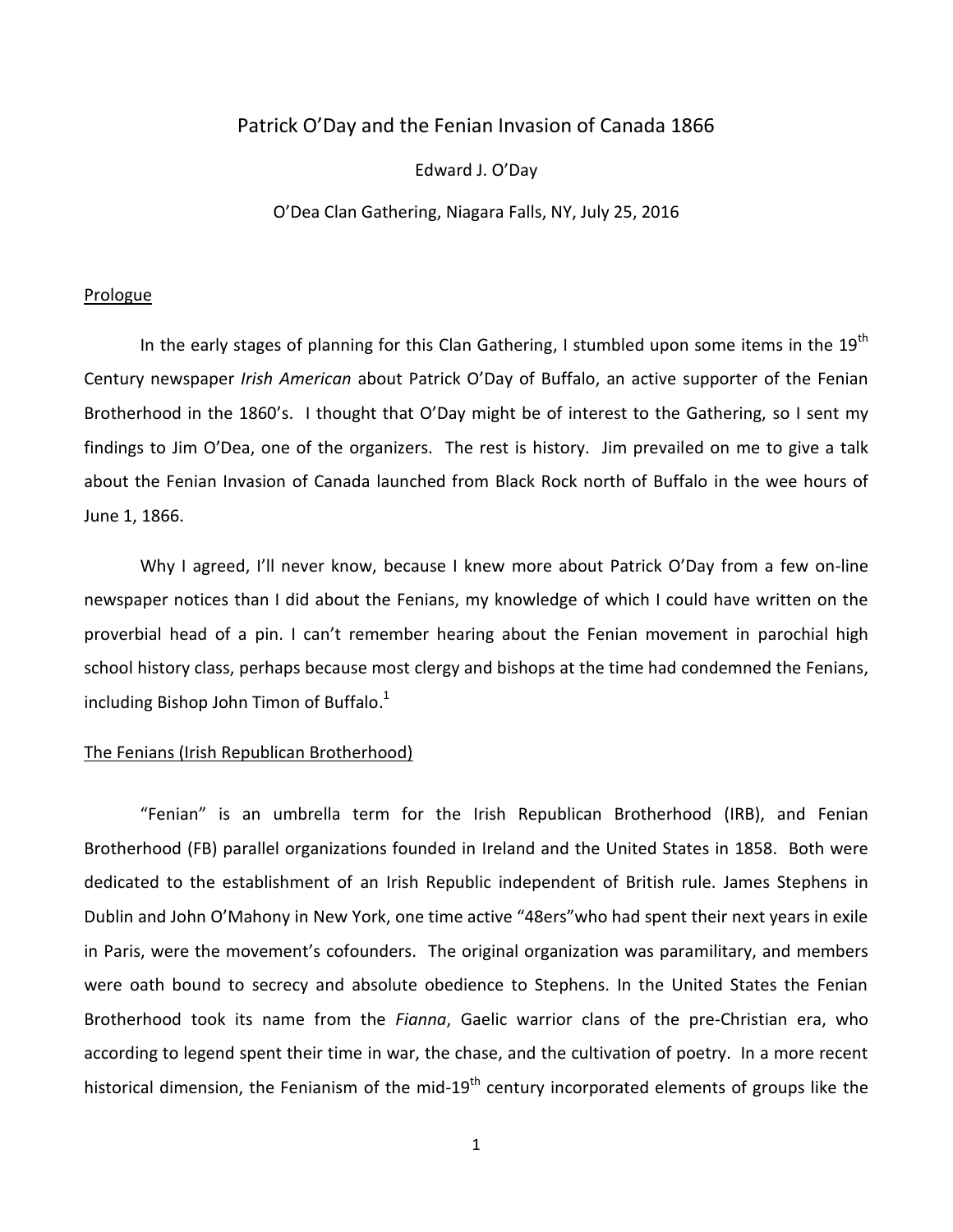Whiteboys and Defenders (peasant self-defense associations of the 1700's) and of the Ribbonmen of early 19<sup>th</sup> century Ireland.<sup>2</sup>

The Brotherhood had established circles (cells) in most major American cities before the Civil War. During that war its agents operated freely within Union ranks, recruiting soldier-followers not only in the celebrated "Irish Brigade," but among Irish immigrants and Irish-Americans from small towns and farms throughout the United States. As the war ended, scholars today estimate that there were about 50,000 Fenian Brotherhood members, though some leaders at the time boasted of numbers six times that large. The many circles in Manhattan adopted names from Irish history to identify themselves. Brian Boru, Wolfe Tone and Robert Emmet were popular names, while other circles identified with military victories like Clontarf and Fontenoy. There were active circles in smaller cities like Buffalo, in small Massachusetts mill towns and in rural regions throughout the Midwest.<sup>3</sup> Author Peter Vronsky calls the Fenians "the first modern transcontinental national insurgent group in the western world with operational cells in Ireland, England, Canada, United States, South America, New Zealand and Australia and a banking centre in Paris."<sup>4</sup>

Despite this international scope (or perhaps because of it) the dual organizations founded in 1858 were wracked with factionalism by 1865. Stephens seemed to value the United States only as a cash cow to support an uprising in Ireland. During the war, O'Mahony issued bonds of the Irish

Republic to willing American buyers. Adorned with lithographs of Ulsterman Wolfe Tone of 1798 fame and Young Irelander Thomas Osborne Davis, they were also used as bonuses to soldiers who joined the Irish Republican Army after America's civil conflict was over.<sup>5</sup> But a significant body of Fenian Brotherhood



leaders thought O'Mahony timid and not the man of action they wished. Stephens' attempt to liberate Ireland in the autumn 1865 ended with the arrest and imprisonment of most of the IRB leaders as well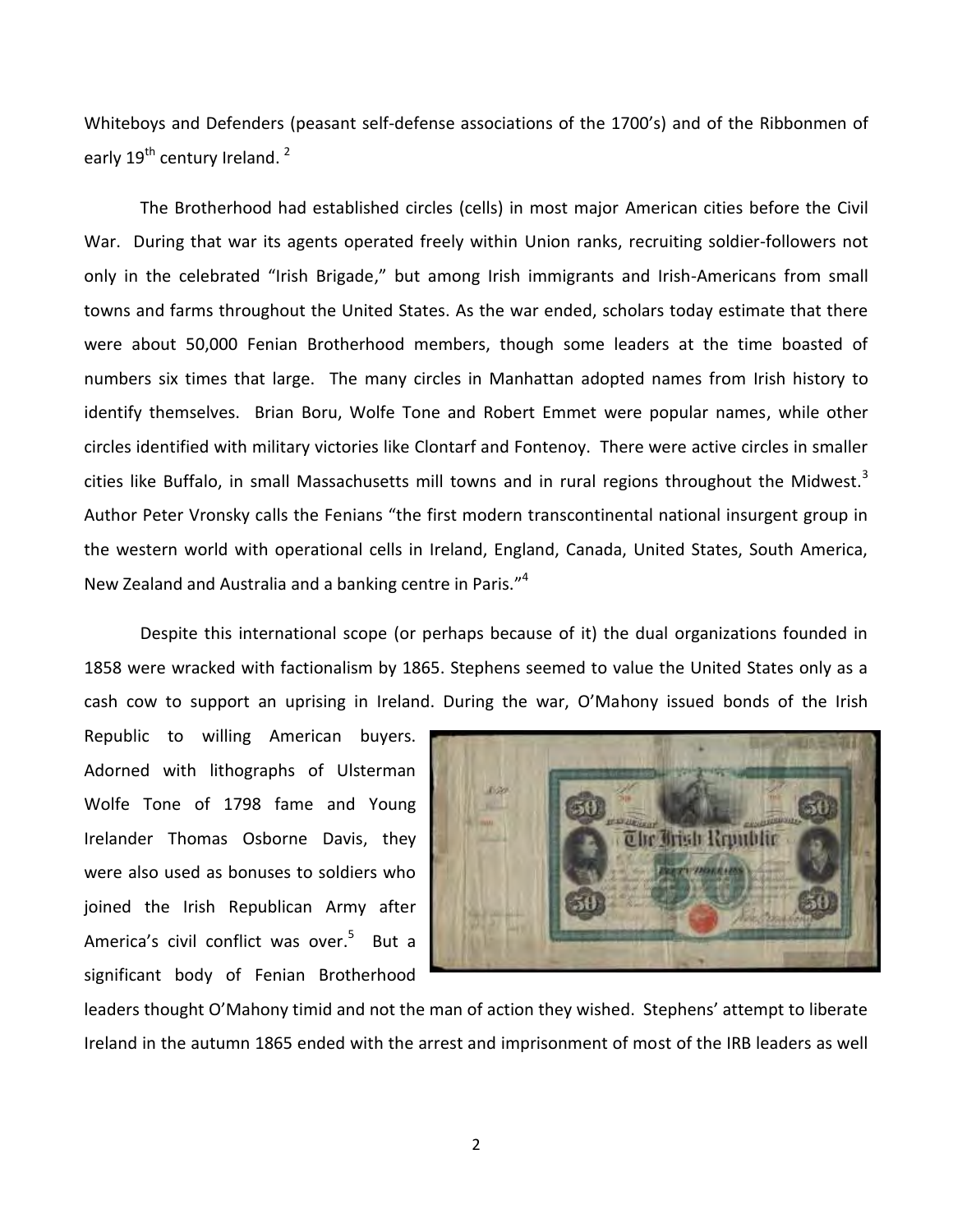as the editors of *The Irish People,* the voice of Irish republicanism. Stephens himself was in hidings and some IRB volunteers from the United States were in British prisons.<sup>6</sup>

There were only a few score delegates at the First Fenian Brotherhood Congress in Chicago in 1863, but a few "Men of Action" then resurrected the idea of an attack on Canada as a means of striking a blow for Irish freedom. New York businessman William Randall Roberts, a newcomer to the



elected head of the Fenian Brotherhood Executive Committee. $^7$  When some 600 delegates assembled in Cincinnati for the Second National Congress in February 1865, Roberts and what came to be known as the "Senate faction" won the day. They revised the Fenian Constitution, added a preamble modeled on the Declaration of Independence, and introduced the idea of checks and balances which effectively stripped O'Mahony of most of his power. In October O'Mahony, vigorously supported by Stephens, called a Third FB Congress in Philadelphia which only deepened the split. He may have thought it a show of strength

to appoint a Secretary of War to his staff but he apparently did not

**William Randall Roberts**

know that his appointee, Thomas W. Sweeny, a veteran of the Mexican War, and like Roberts a native of County Cork, was itching to turn an Irish Republican Army upon Canada, thought to be a weak link in the vast holdings of the British Empire.

The time to strike a blow at Canada seemed propitious. The administration of Andrew Johnson was pressing England for compensation because Britain had helped equip the Confederacy with a navy that had done great damage to Union merchant shipping during the late war. The Army had been more than willing to sell the Fenians large quantities of surplus guns, ammunition and other military supplies. Perhaps they could even purchase some streamer-gunboats for use on the Great Lakes. Brotherhood emissaries sent to confer with Johnson and his Secretary of State returned with a message that the United States would "recognize established facts" if the Fenians could create an Irish Republic on Canadian soil, so Roberts and Sweeny assumed they had the support of Washington.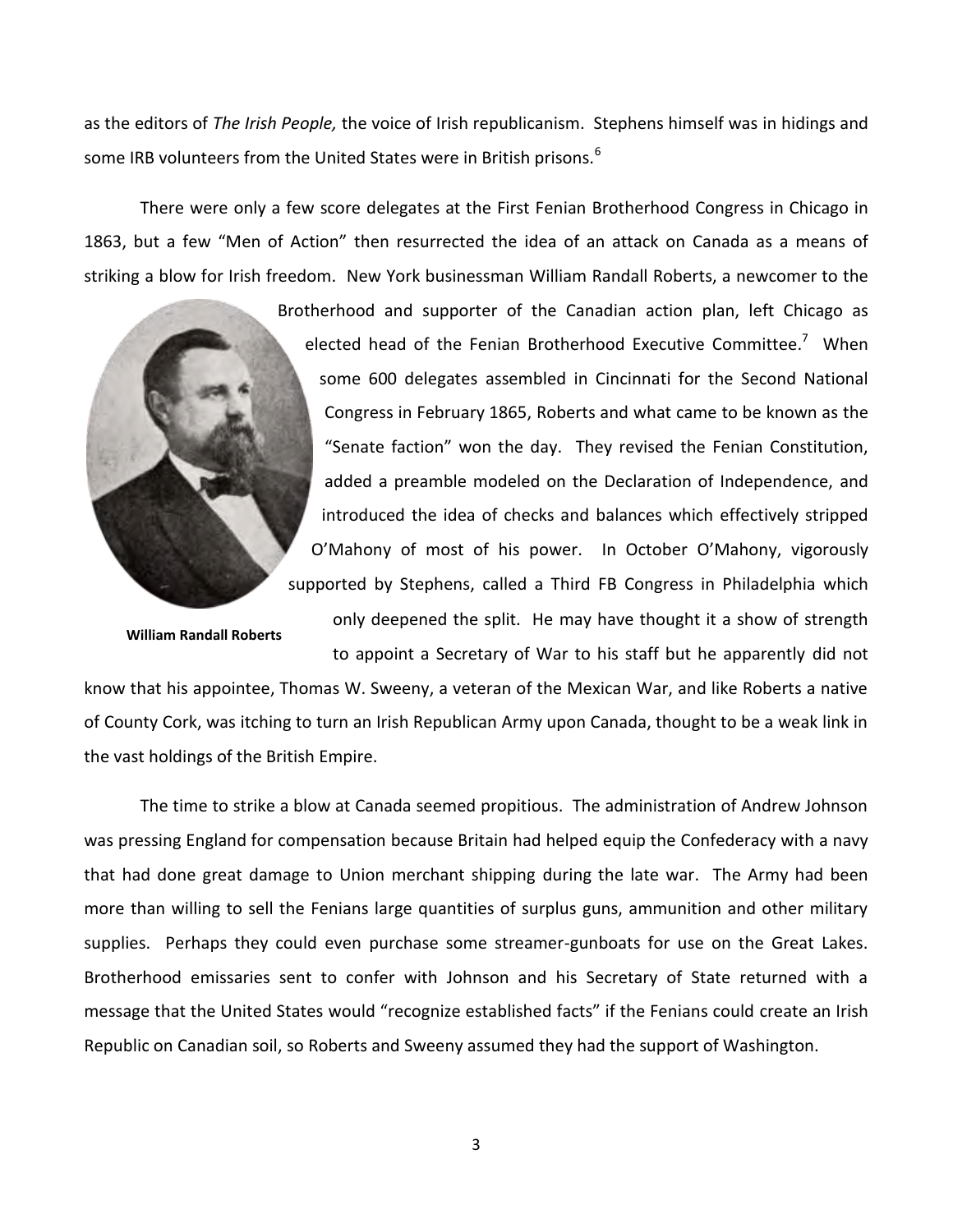By late summer 1865 Sweeny had prepared a careful and elaborate strategic plan for an attack

on Canada. Irish Republican Armies were to gather on three fronts - a western flank of 3,000 men from Chicago and Detroit commanded by Fenian Adjutant General Charles Trevis; a central front stretching from Cleveland to Buffalo with 5,000 men who would strike Canada West (Ontario) from the south; and the largest army, some 16,500 strong, tasked with capturing enough territory



in East Canada (Quebec) to establish an Irish Government in exile there. Under the command of Brigadier General Samuel Spear, this army would have cavalry support and would move against Canada from upstate New York and northern Vermont. A strike at the Niagara Peninsula from Buffalo was intended as diversionary but it was also strategically important. Capturing the Welland Canal would interrupt British shipping.

Although originally intended as a winter campaign, when Sweeny attempted to put it in motion in the summer of 1866, the plan to conquer Canada collapsed. Volunteers gathered at Chicago and Detroit never got marching orders; at Cleveland, General William F. Lynch could not be located to take command of the force assigned to him; and Sweeney was still waiting for enough Volunteers to arrive at the Quebec frontier when Irish Republican Army troops under the command of Colonel John O'Neill crossed the Niagara River in the dead of night and landed just north of Fort Erie in Canada shortly after 3:00 a.m. on June 1.

#### Patrick O'Day

What was the role of Clansman Patrick O'Day in this scenario? O'Day's obituary, published locally and nationally in December 1901, states that he was born in Limerick, Ireland. Several United States censuses give his birthdate as January 1829. There is no reason to dispute those as facts, but no record of his birth has yet been located in sacramental records of Limerick Catholic parishes. The date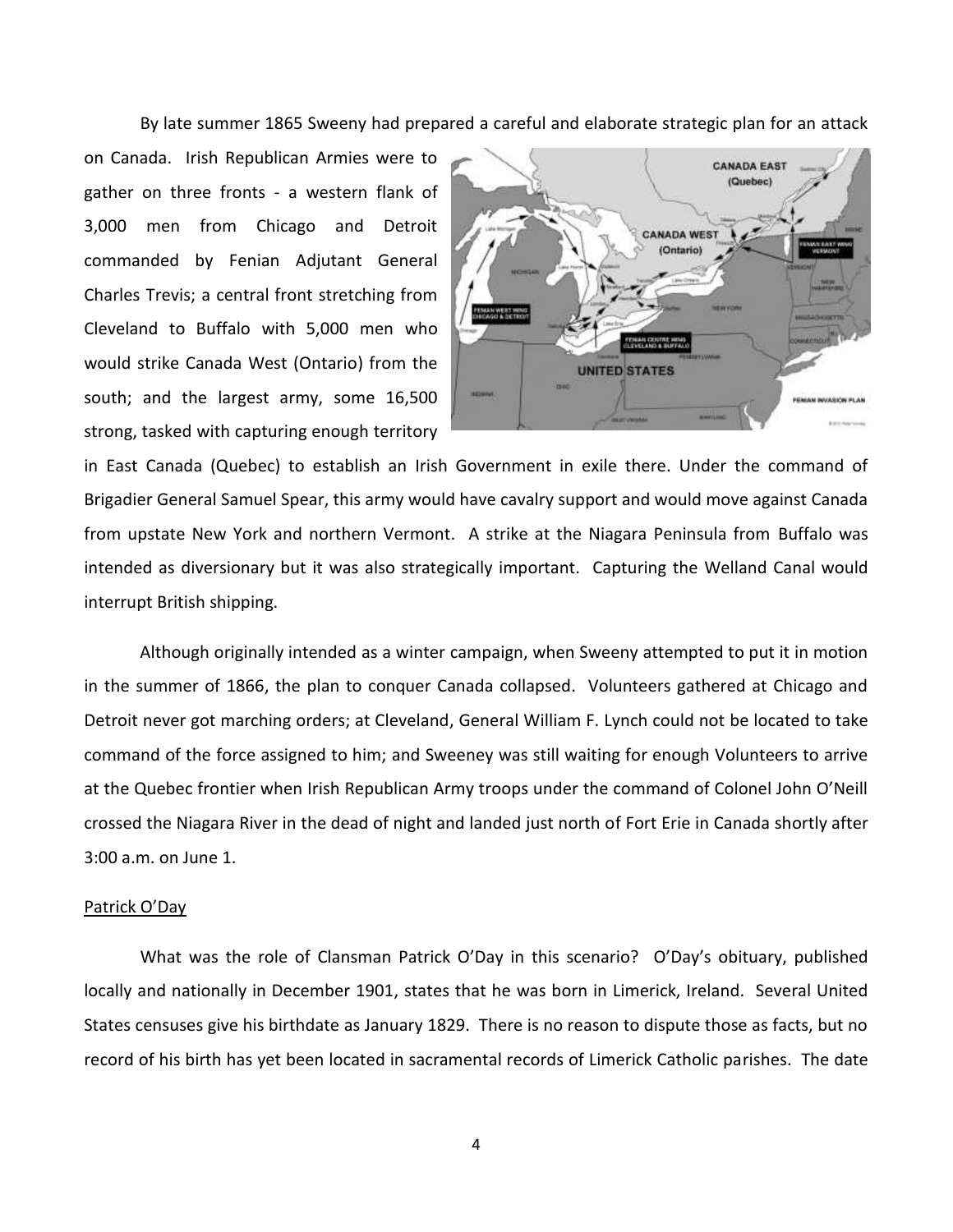and place of his marriage to Bridget Flinn is also not known, but she is thought to have also been from Limerick.<sup>8</sup>

The Buffalo Census of 1900 indicates that they both had arrived in the United States in 1855, but the state census of New York City taken in June 1855 tells a different story. On that record the couple appears together as boarders in an apartment building on Manhattan's Lower East Side. Patrick, a 28 year-old locksmith had been in the city for five years, but Bridget had not arrived until 1852. If that census is correct, Patrick could neither read nor write, but Bridget could read. Within the year they had moved to Buffalo, where their first child Jeremiah was born in 1856. Although still practicing his locksmith skills when the federal census of Buffalo was taken in 1860, Patrick had learned to read and write, and he and Bridget were no longer boarders. On the contrary, they lived in a large building in the  $8<sup>th</sup>$  Ward close to the waterfront, earned income from taking in eighteen sailor boarders, and employed a 16 year-old Irish servant girl, probably as nanny for 4 month old Patrick Jr. <sup>9</sup> The young family had moved up the social and economic ladder rather quickly.

Laws passed during the Civil War required O'Day to register for the draft, and also to pay income tax because he earned more than \$800 a year. When he registered for the draft in 1863, his day job as a locksmith had given way to what was most likely a salaried position as Harbor Master for the city of Buffalo. But tax records show that O'Day had other irons in the fire at the time. He paid taxes of \$13.33 for the sale of retail liquors from a site at Water and State Streets in September 1863, and in 1864 he paid \$8.33 on ten months income as a "Substitute Broker." In September 1865 he paid his first taxes on income as an auctioneer. On the eve of the Fenian invasion of Canada his auction business was grossing between \$600 and \$800 a month.<sup>10</sup>

O'Day was clearly a Buffalo entrepreneur on the move in the mid 1860's. He was also an ardent Fenian. His auction house at 20-22 Pearl Street in the  $8<sup>th</sup>$  Ward was by that time one of two Fenian meeting places in Buffalo, the other being the saloon of Hugh Mooney in the heavily Irish  $1<sup>st</sup>$  Ward. Pearl Street was the larger and more commodious of the two locations, with ample room in the basement for indoor drills by Irish Republican Army units and a large stash of arms and ammunition. Patrick O'Day, like many other Fenians, made little effort to hide his allegiance to the cause of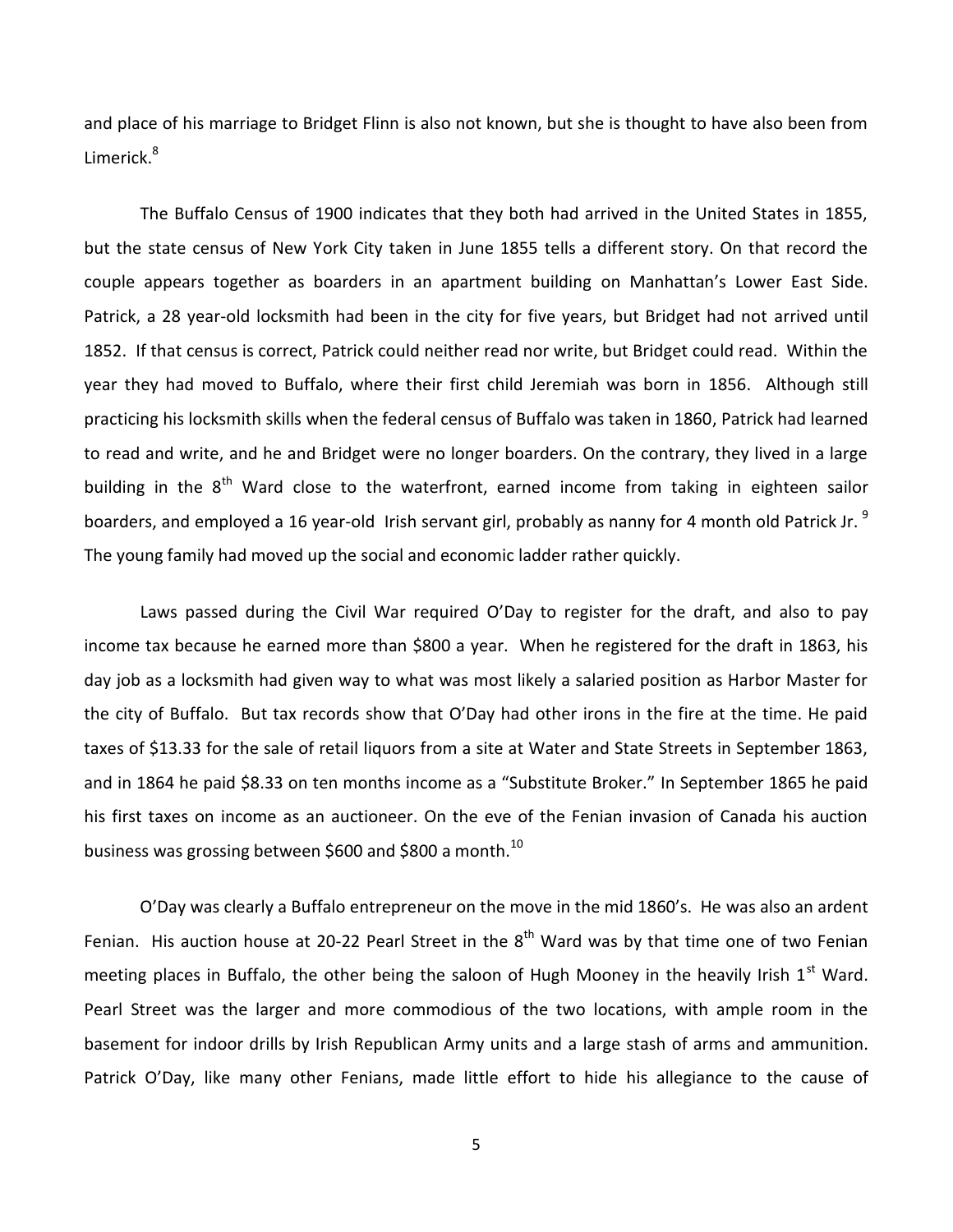attacking Canada. After mass "secret" strategy meetings of the Brotherhood, one or more of the attendees would often brag about them in the local press the next day. Newspapers were the social media of the day and Fenian leaders were as adept at using it for their own purposes as politicians and interest groups use Twitter today.

Shortly after Roberts and Sweeny had visited Buffalo early in 1866 to win support for their military action plan, the *Buffalo Courier* published a column by Patrick O'Day that stated:

A veteran Irish officer of unsullied honour and a brilliant military reputation, who has spent eighteen years in the military service of the United States has volunteered his services to lead the hosts that are now about to be marshalled under the green flag of Ireland. The time for action has arrived. The plans of action are perfected, and all that is now required is arms in place in the hands of the thousands of brave men who are today ready to take the field and fight for their liberation. $11$ 

O'Day's call to arms gave no details of Sweeny's plan, nor mention where the Fenians intended to "take the field," so it did not give away any secrets, but it was part of a contemporary war of nerves underway against Canada. It was reprinted in the *Toronto Globe* the following day, a city rife with rumors about an expected strike across the border on St. Patrick's Day 1866.

Far more specific were reports to Canadian authorities from Alexander McLeod, hired to keep the books at O'Day's Auction House. "The owner of the premises is Pat O'Day . . . an ignorant little Irishman, pretty well off," wrote McLeod to his superiors, and went on to say:

The auction room today is full of Irishmen, a number of officers of the late U.S. Volunteers . . . . [The talk] is all about the intended attack on Canada. Their talk is not *soto voce* for I can almost hear them, although my door is shut and they near 50 feet from it.

Another report from McLeod near the end of May identified O'Day as the arms supplier for a Canadian invasion and spoke of an imminent cross border attack. "There are now about 1,000 stand of muskets here . . . [and] they are busy loading arms into the cellar." In saying that "an invading force of 5,000 men is the contingent to move from Buffalo very soon," McLeod overstated Fenian manpower which was probably closer to 2,000, but not their resolve. "These people are in earnest," he concluded.<sup>12</sup>

When, where and why Patrick O'Day joined the Fenians is unknown. He had left New York City for Buffalo before the Brotherhood was founded, but by the mid 1860's he was "district center" in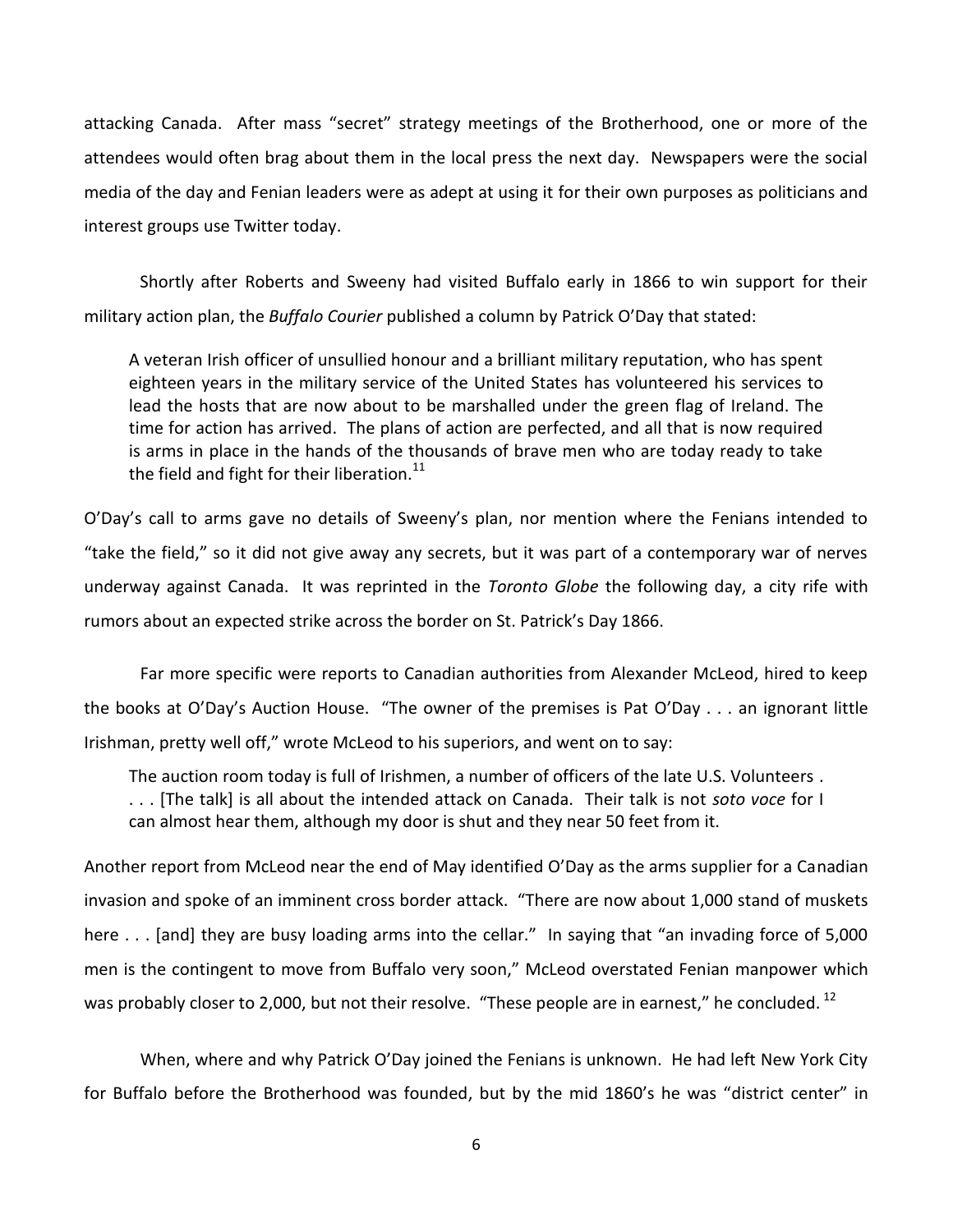Buffalo and a supporter of the Roberts faction. There were economic reasons why an Irish-born locksmith would choose to move upstate, because Buffalo had several lock-making companies at the time. Was it happy accident or something planned that he settled along the Niagara River docks and became Buffalo harbormaster in 1863? In the absence of a detailed personal narrative, an answer to that question may never be known, because I have found no evidence of O'Day's Fenian activity before 1866 in either of the two Fenian Archive collections that I have consulted. Patrick Steward and Bryan McGovern, authors of the most recent American study of the Fenians, describe O'Day as "Roberts' point man in Buffalo," a description that is right on the mark*. 13*

When the New York office of the Brotherhood issued appealed for funds early in 1865 there was no remittance from Buffalo. But in response to a "final call" for funds in November, James Whalen

chr. 2. Coming May " " Buffalo & y Sas Hhelan terioleall remember # 7. rady

of the Buffalo circle sent \$400.<sup>14</sup> Whalen, a furniture dealer in the First Ward in 1860, by 1865 had moved to the Eighth Ward and was working as a clerk, probably for Patrick O'Day, whose grocery store was a few doors away.<sup>15</sup>

## The Niagara Campaign and the Battle of Ridgeway



**Colonel John O'Neill**

Military history is not my strong suite, so my coverage of the Fenian Raid on the Niagara Peninsula in 1866 and the Battle of Ridgeway that ensued on Limestone Ridge there will be very brief. It was the only part of Thomas Sweeny's grand plan to conquer Canada that had even modest success. Though the raid lasted little more than 48 hours, Fenian soldiers planted the green and gold flag of the Irish Republic on British North American soil and the Canadian units sent to repel the invaders were routed on the battlefield by the "Bold Fenian Men" under the command of Colonel John O'Neill on June 2.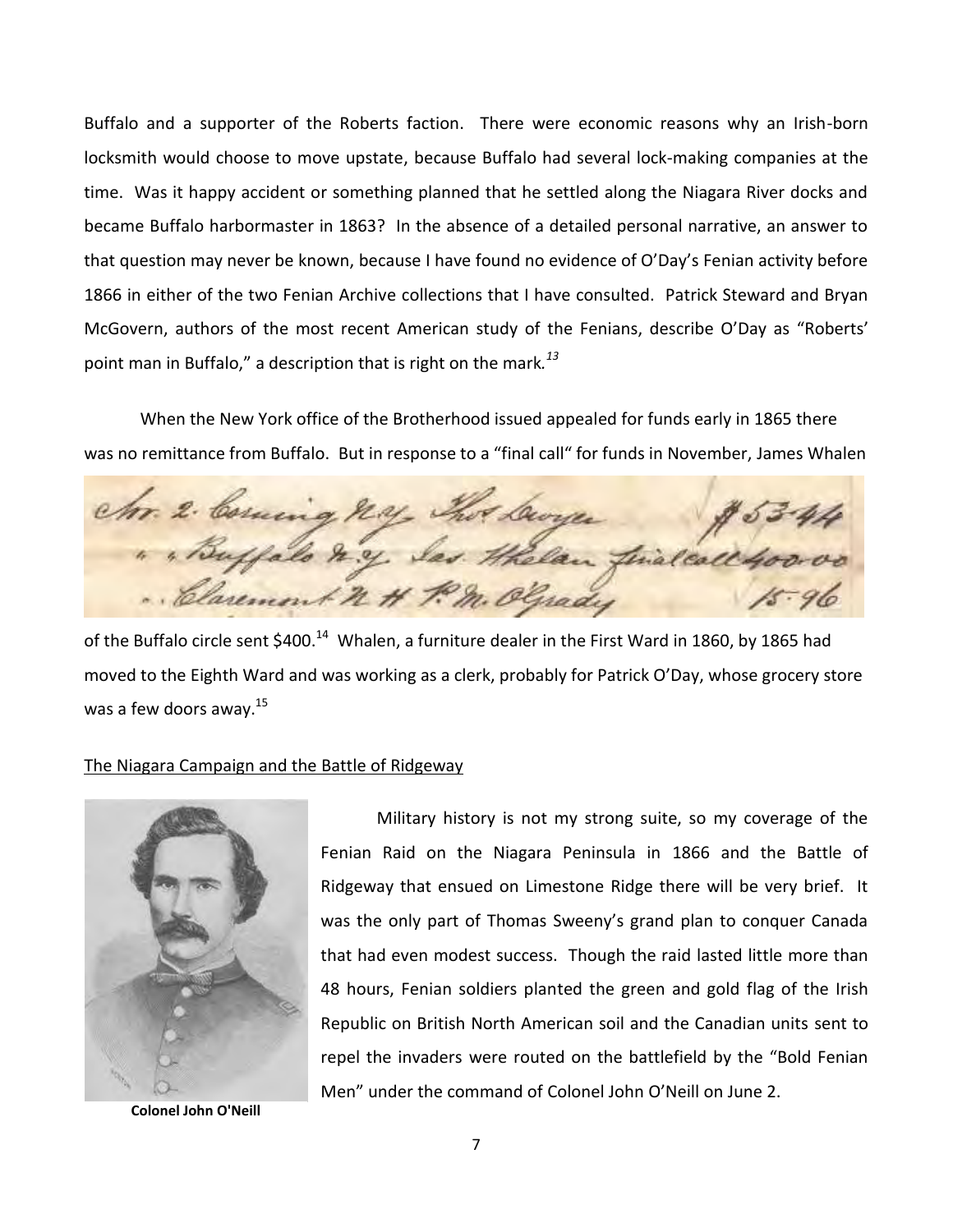Two groups of Fenian soldiers had landed on the Niagara Peninsula on the morning of June 1. An advance party of the 17th Kentucky Fenian Regiment under command of Colonel Owen Starr reached Canada at about 1:30 AM, some having taken the international ferry which continued to run throughout the morning. O'Neill's main body of some 600 to 700 troops arrived about two hours later on canal boats from Black Rock. Pulled by tugs, the canal boats also held copious supplies of guns and ammunition from storage depots scattered about the city. By dawn, Starr's men had captured six members of The Royal Canadian Rifles stationed in the old Fort Erie, secured the village of Fort Erie, cut telegraph wires, and taken control of the railway yards there. As they marched inland, the Fenian soldiers distributed a proclamation signed by Sweeny. It said in part:

We come among you as the foes of British rule in Ireland. We have taken up the sword to strike down the oppressor's rod, to deliver Ireland from the tyrant, the despoiler, the robber. . . . We have no issue with the people of these Provinces, and wish to have none but the most friendly relations. We are here as the Irish army of Liberation. . . . To Irishmen throughout these Provinces we appeal in the name of seven centuries of British iniquity and Irish misery and suffering . . . to stretch forth the hand of brotherhood. . . and smite the tyrant where we can.<sup>16</sup>

Even critical Canadian accounts of the Raid on West Canada admit that the Fenian soldiers acted with propriety, stealing little except foodstuffs, some gallons of cider and a few horses for their scouts. But the Americans failed to win over the populace. The Irish and Irish-Canadians among the locals, most of whom were Protestants from Ulster and North Tipperary, failed to flock to the colors of the Irish Republic. O'Neill, whose men had been up all night and needed to be fed, decided to make camp on Frenchman's Creek rather than make immediately for the Welland Canal, a delay which in hindsight may have cost him successful conquest of the entire Niagara Peninsula.

But as events played out, O'Neill's tactical instincts were good, and the next morning (June 2) having gained intelligence that Canadian militia from Toronto and Hamilton under the command of Lieutenant Colonel J. Stoughton Dennis might approach from the southwest, he moved his troops into position on the highest ground around – Limestone Ridge. There he ordered his men to build defensive breastworks facing toward the expected attack by the Canadian militiamen. His men, veterans of the War Between the States, needed no instruction. They had built or encountered similar structures, made of fence rails overlaid with turf, during the late war. And what soldier with even a drop of Irish blood in his veins did not know how to cut and stack turf?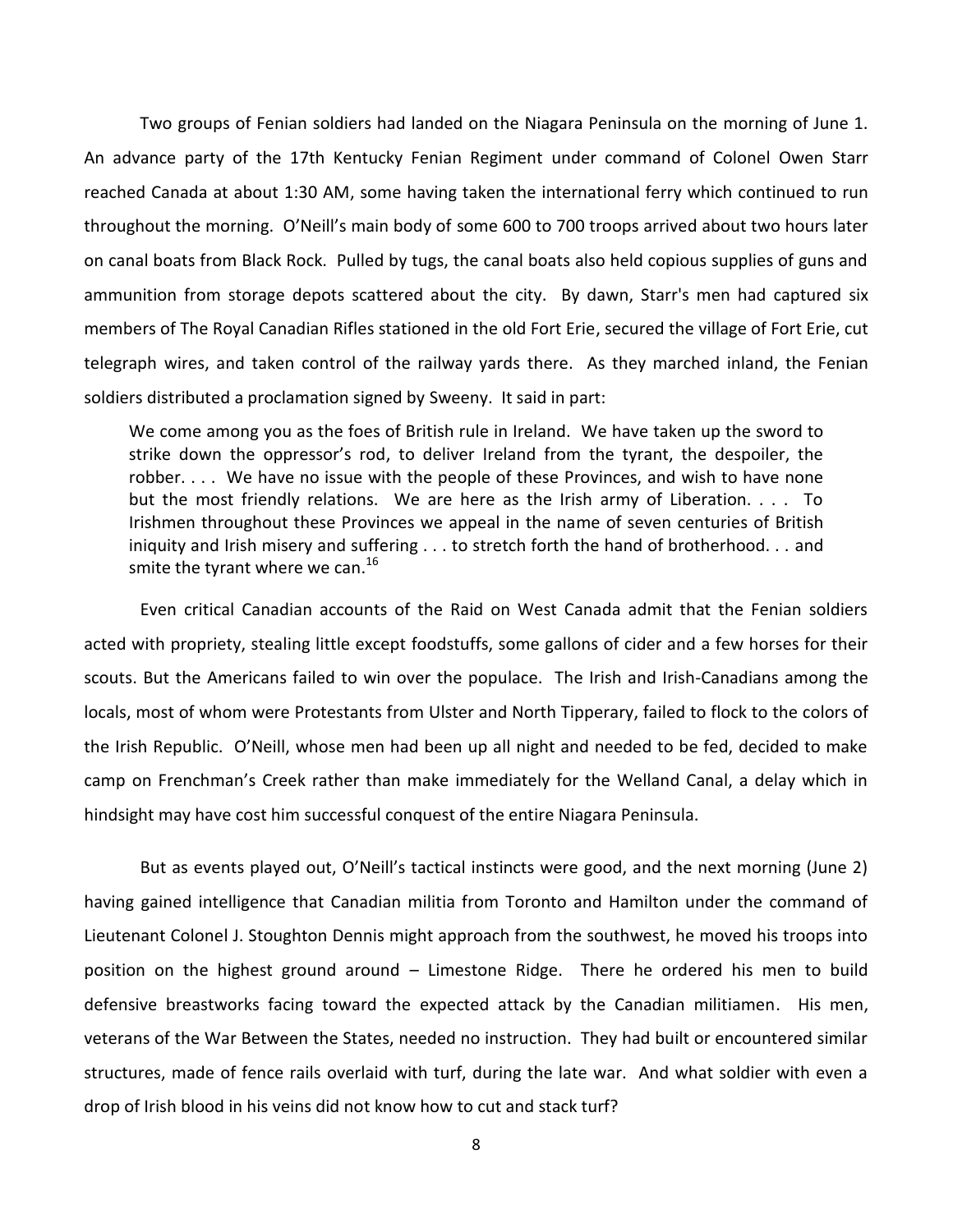There were no journalists with cameras on scene because still photography was in its infancy (think Matthew Brady) and certainly no television coverage with instant replay. Consequently, historians are still debating exactly what happened on the battlefield that day when Canadian troops

clashed with the Irish Republican Army north of the village of Ridgeway.<sup>17</sup> Some things are not in dispute  $-$  O'Neill's troops pulled back to draw Dennis' men forward, and then charged with bayonets drawn and green battle flags waving. Discipline broke down among the Canadian units, most noticeably in the Queens Own Rifles, youngsters from the Toronto militia who had never trained for nor seen battle. They turned tail and headed back to Ridgeway, O'Neill's men in victorious hot pursuit.



**1869 Lithograph of the Battle of Ridgeway**

The Irish had won the day, but a sober assessment would have to admit that they had already lost the war. British regulars commanded by Colonel George Peacocke had spent the day of June 2 marching south from Chippawa on the Welland Canal. By nightfall they were encamped only a short distance north of the Lime Ridge battlefield. They never engaged because in the early hours of June 3, knowing that he would be outnumbered 10 to 1 in another battle, O'Neill withdrew his Fenian men to old Fort Erie. Canal boats awaited to return them to American shores. O'Neill later said that he made the decision to withdraw to avoid turning the Niagara Peninsula into a charnel house.<sup>18</sup>

Before evacuating the mini Irish Republic he had created two days before, O'Neill released the Canadian soldiers captured during the campaign, shook their hands and vowed he would return.<sup>19</sup> Within the hour, he and his men were themselves detained by the American Navy, and held under arrest on the Niagara River, their boats tethered to the *USS Michigan.* From aboard the steamer on June 5, O'Neill and Captain William Hynes (Sweeny's assistant adjutant general) cosigned a letter to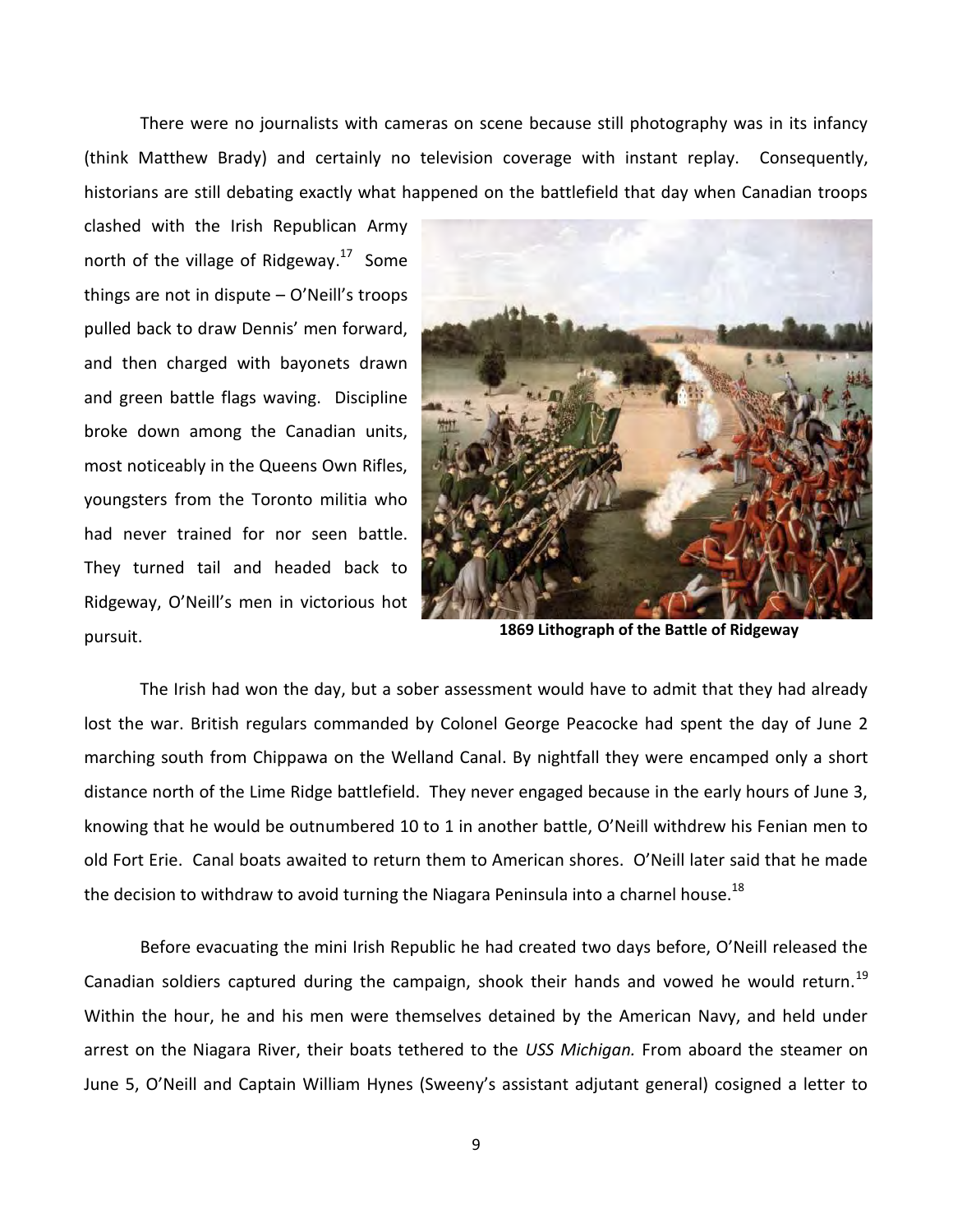

"Mr. F. B. Gallagher and Mr. O'Day" which began "Please tell our friends that no demonstration towards rescue, or anything of the kind, must be made. . . . Let the law take its course we have no fear for the consequences."<sup>20</sup> No attempt was made to rescue Hynes and O'Neill, for it was hardly necessary. O'Neill and his men were released from custody on June 6, the day that President Johnson

denounced the "Fenian machinations" and effectively sealed the border by announcing that American Neutrality law would be strictly enforced.<sup>21</sup> Some 1,500 Fenian Volunteers from Kentucky, Indiana, Ohio, and Tennessee who had been under O'Neill's command departed Buffalo on June 15, their passages paid by the government in exchange for oaths that they would in future abide by American Neutrality laws. The charge against O'Neill for violating U.S .neutrality was dropped by year's end.

#### Epilogue

Contrary to the wishes of Hynes and O'Neill, there were some demonstrations in Buffalo while they were being detained on the *Michigan*. Meetings on June 1 and June 5 collected money for the "cause" and a rally one week later asked residents to provide assistance to Fenian soldiers returning from the failed raid on Quebec on June 9.

In the wake of O'Neill's withdrawal from Canada, federal authorities raided Patrick O'Day's Auction House and seized 15 crates of arms. On November 1, 1866 O'Day travelled to Washington on behalf of the Brotherhood to negotiate the return of his and any other Fenian arms seized after the failed raids on Canada. As he left the New York office he promised to "give Andy [Johnson] h--l if he don't [sic] give up the arms at once."<sup>22</sup> Whatever language O'Day used with the President, his negotiations were successful. He wrote to the Fenian Brotherhood Senate from Buffalo on March 20, 1867 saying, "I have the honor to report . . . that the work You laid out for Me I have accomplished, and have succeeded in securing all our Arms etc., that were seized and held by the U.S. Government since June 1866." Those still in the Buffalo area, he went on, "I have stored in this city," and those being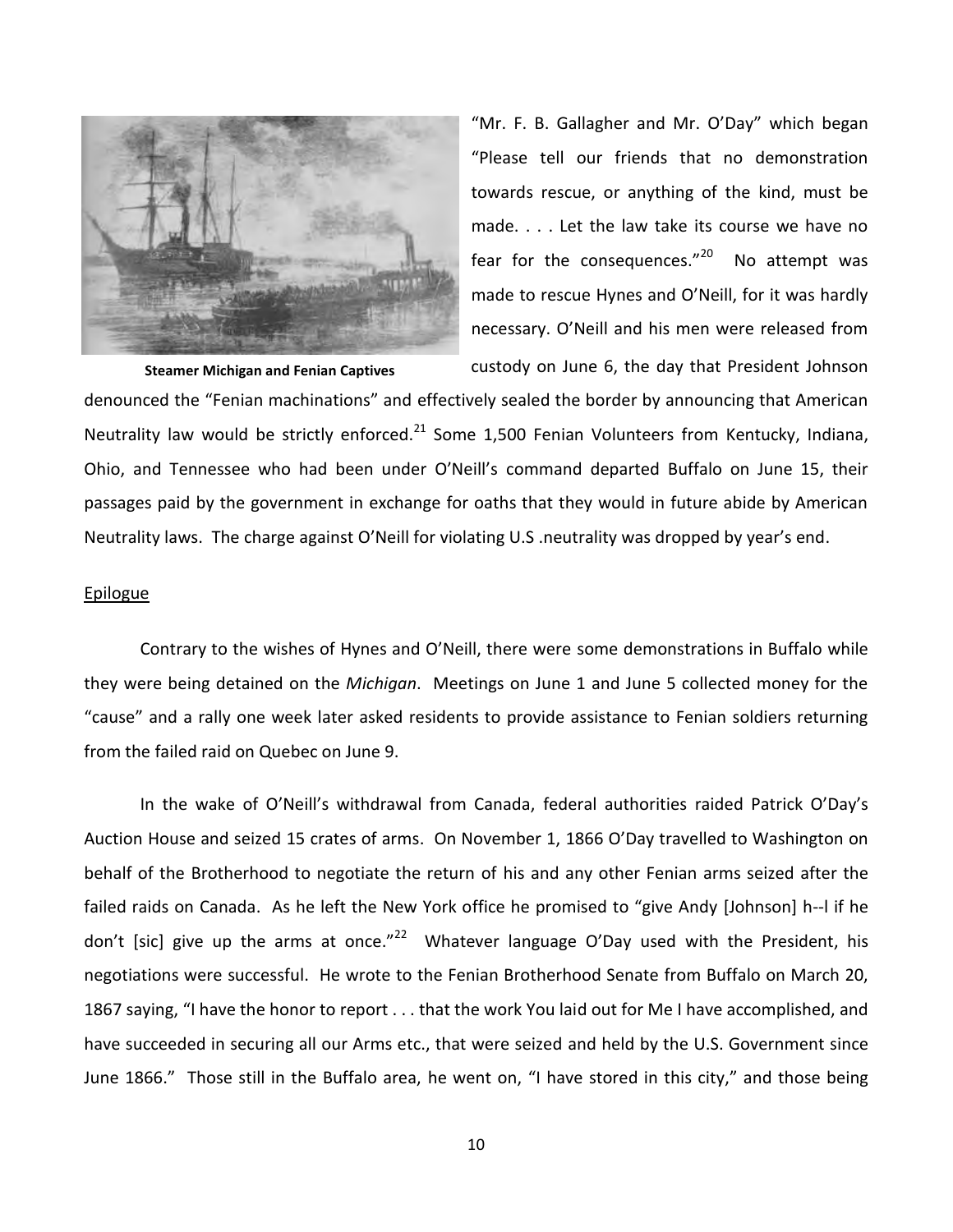held elsewhere would be shipped wherever the Senate directed.<sup>23</sup> The basement at 20-22 Pearl Street had not stayed empty for long.

 $500, 00$ hu or order of the fale dire Hu

O'Day carried on as Buffalo District Center, receiving from Treasurer Frank Gallagher monthly reports about the state of the circle's finances. They were occasionally in the red. He and four other Buffalo Fenians, James Looney, James Whelan, John Corcoran, and John Hoy, in 1867 joined to loan the organization \$500 to erect a proper memorial to the soldiers killed in the Niagara Peninsula Campaign.<sup>24</sup> The design was commissioned in

August 1866 for placement on the Lime Ridge battlefield, but the completed monument eventually found its way to Holy Cross Cemetery to mark the burial place of Edward K. Lonergan, a local ship's carpenter who had fallen during the Battle of Ridgeway on his  $21<sup>st</sup>$  birthday. He had been serving as a Lieutenant in "Buffalo's own," the  $7<sup>th</sup>$  Regiment of the I.R.A.<sup>25</sup>

There continued to be mass meeting of Fenians in Buffalo, one in October 1866 to protest the indictment in Toronto of fifty-six Fenian prisoners of war earlier that month. The broadside advertising the meeting appealed to Irishmen to attend because "Irish patriots are about to be sacrificed on the altar of English despotism," and also invited native-born Americans and "All Friends of Liberty," asking them "Has the War of 1812 been fought in vain? Come and answer."<sup>26</sup> On St. Patrick's Day 1867 attendees at the Fenian celebration could view a Ridgeway battle flag and hear Fenian President William R. Roberts call for a new invasion of Canada. As William Jenkins



puts it, "the symbolic capital earned by the raiders was flaunted to local audiences." <sup>27</sup>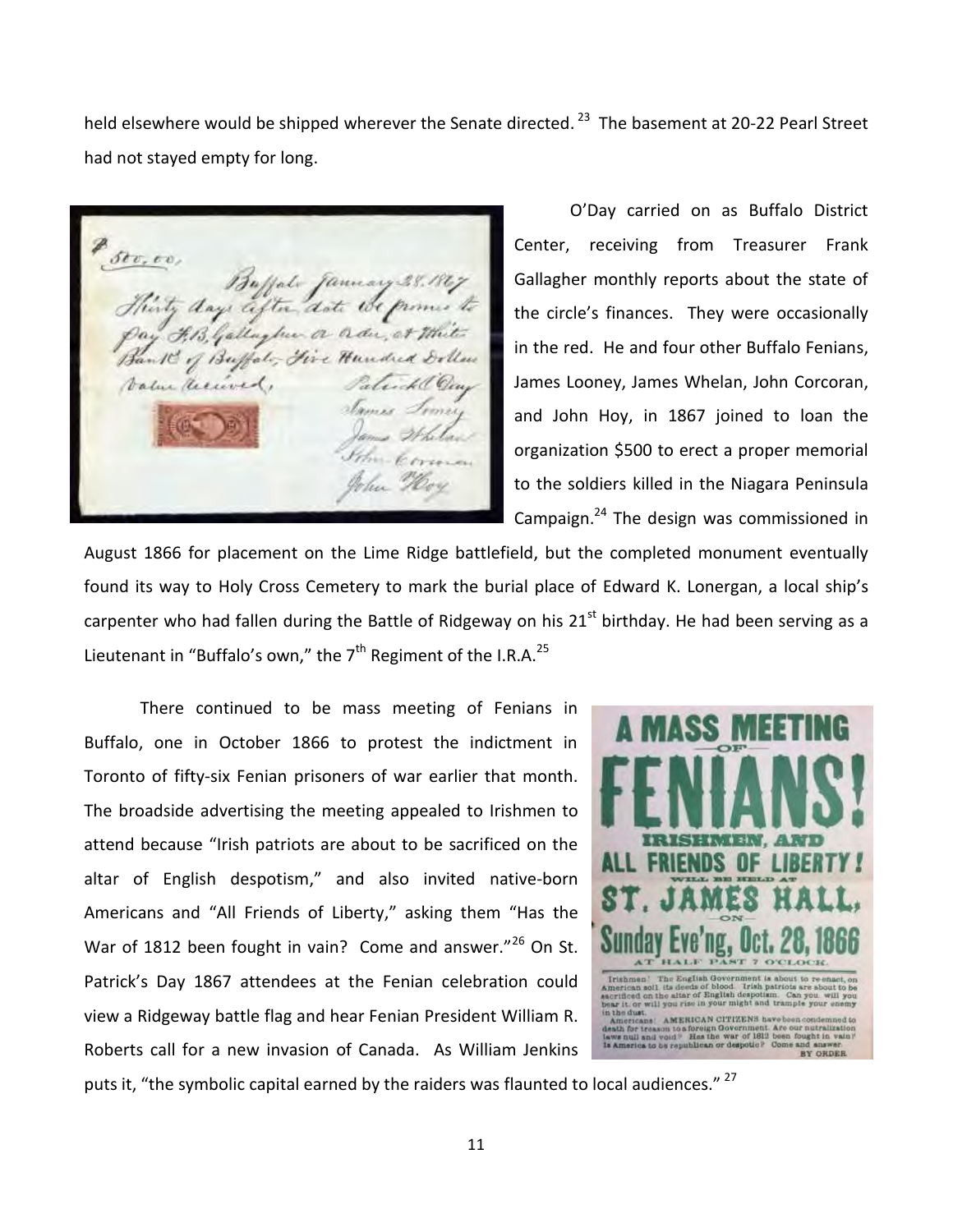During the late 1860's O'Day funded publication of two weekly periodicals – the *Fenian Volunteer* and the *United Irishman –* and he and his editor James McCarroll, a well-known journalist from Toronto, became the public voice of Fenianism in western New York. But the semi-successful invasion of the Niagara peninsula had not stilled factionalism within the Fenian Brotherhood leadership. Even as Roberts spoke in Buffalo in March 1867, John Savage, a '48er living in exile in New York and allied with the O'Mahony wing, was challenging his leadership. Late in the year, charged with diverting Fenian moneys to his own use, William R. Roberts resigned the Brotherhood Presidency.

In a letter to "Brother Gallagher" on November 26, O'Day expressed his dismay and confusion about what had happened in Manhattan:

I need not say how much I regret the step Mr. Roberts has seen fit to take. . . . Leave no stone unturned to effect a Union. I have told McCarroll to write a strong article in the forthcoming issue of the *Volunteer* on the absolute necessity of Union . . . . What do you suppose is the cause of the resignation? Write or Telegraph me at your earliest convenience and let me know what to do or how to act as I shall be uneasy until I hear from you again. Your family is allright.

> Yours Fraternally, P.  $O'Dav^{28}$

Colonel John O'Neill, hero of the Battle of Ridgeway, was chosen to succeed Roberts, but the Brotherhood remained fractured, and O'Day never developed with O'Neill the warm relationship he had enjoyed with Roberts. Reflecting similar events in other cities, the major Fenian gathering in Buffalo in 1868 was primarily a social one, a "monster picnic" in the summer. It was a sign of the changing times. Most Fenian soldiers had by then returned to civilian life, resuming work on their hardscrabble farms, taking factory jobs, or heading West in search of opportunity.

The *Buffalo Express* announced a general meeting of local Fenians at the "hall on Pearl Street" in September 1869.No minutes of the meeting have been found, but this was most likely the last such meeting that O'Day hosted at his auction house. It is not known whether he resigned or was removed as district center, but he quietly left Buffalo soon thereafter. By June 1870 he and his family were living on a 40 acre farm in West Seneca, a market garden town southeast of downtown Buffalo.<sup>29</sup>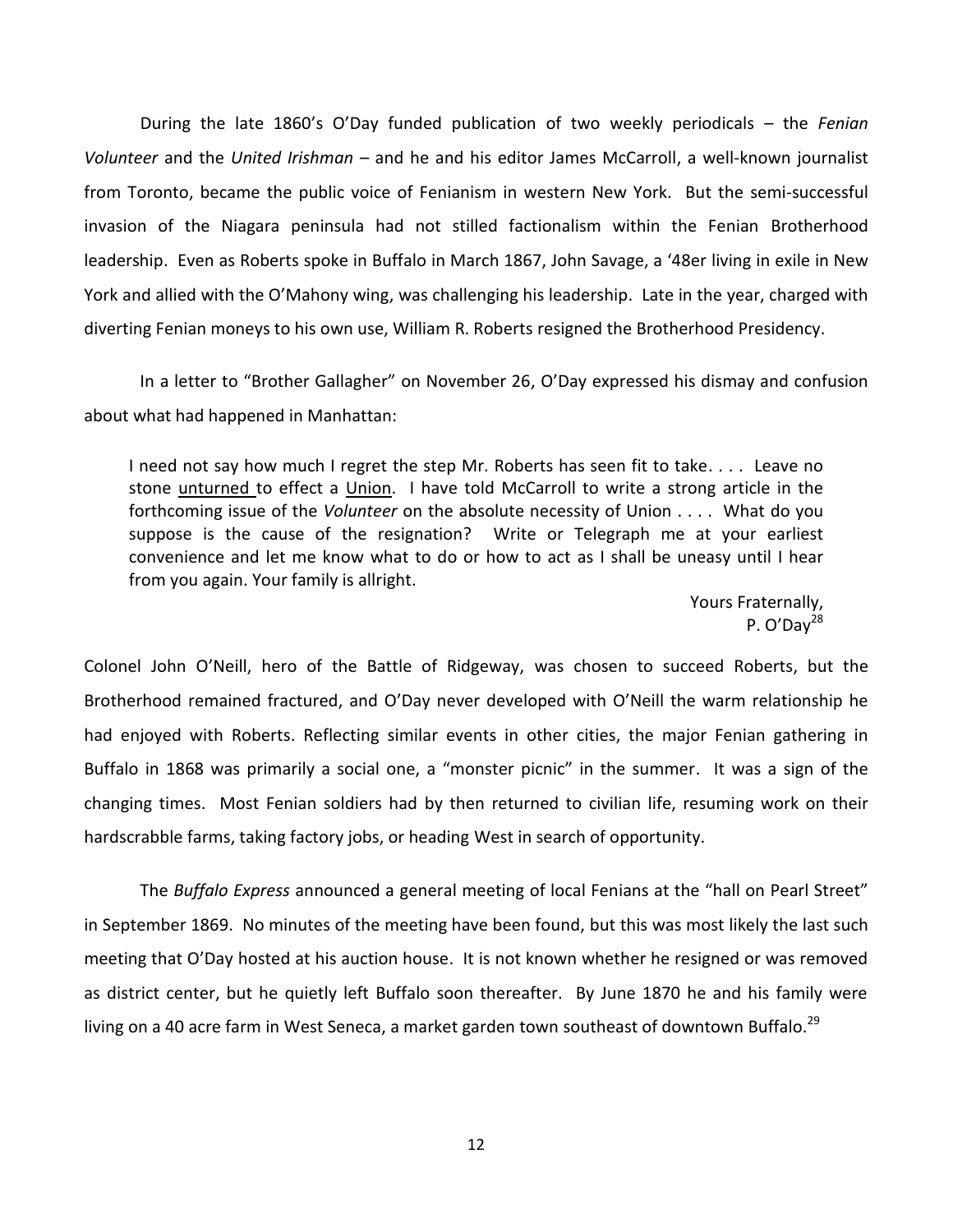Farming apparently did not suit O'Day, because he was back in the city two years later, his auction business at a new location on Pearl Street. He may have also had a second auction house on West Seneca during the 1870's, but the last mention of his auction business in city directories was in 1879. During the early 1870's the Fenian organization had essentially disintegrated, its members gravitating to the-newer *Clan na Gael*, or like Patrick O'Day, the Ancient Order of Hibernians, an older and respected fraternal order.<sup>30</sup> By 1881 O'Day had returned to one of his earliest ventures in Buffalo, a boarding house like the one he and his wife had kept for sailors on the docks is 1860. This time the location was on Main Street. Though primarily a saloon and boarding house, it was briefly listed in the city directory as "O'Day's Hotel," a family affair in which sons Jeremiah, Patrick and William were listed as partners. The location on Main changed several times over the decades that followed, eventually ending up at 96 Main, a stone's throw from the original auction house.

Patrick O'Day is known to have also invested in Great Lakes shipping in the 1880's. He was owner of the barge R. N. Rice, wrecked on the east shore of Lake Michigan after the ship towing it cut it loose in a storm. The crew was saved, but the cargo of lumber was lost, and O'Day filed suit for damages, claiming negligence on the part of the owner of the mother ship. $31$  Perhaps it was those shipping interests that he had in mind when he identified himself as a "Merchant" on the state census of 1892.<sup>32</sup> As the 19<sup>th</sup> century closed, city directories indicated that his income was derived from real estate. When the Census of 1900 was compiled he and Bridget were living in a home they owned on Jersey Street. Although his occupation was then listed as saloon keeper, other evidence indicates that his sons were running the saloon-hotel by that time.<sup>33</sup>

Patrick Steward and Bryan McGovern, reflecting on their extensive research into the Fenian Movement from 1858 to 1876 on both sides of the Atlantic write:

The failure of Fenianism is . . . intriguing because it had relatively broad sociocultural appeal. The typical Fenian was a literate, semiskilled laborer with aspirations for social advancement. . . . Fenians tended to attract Irish and Irish Americans from the province of Munster in the southwestern part of Ireland, an area of the country significantly affected by modernization during the nineteenth century.

Direct exposure to sweeping economic changes and British bureaucracy seemed to motivate restless young men and women to embrace radical nationalism, whether in Ireland or in the United States. . . . Fenianism was as much a recreational diversion for individuals with a keen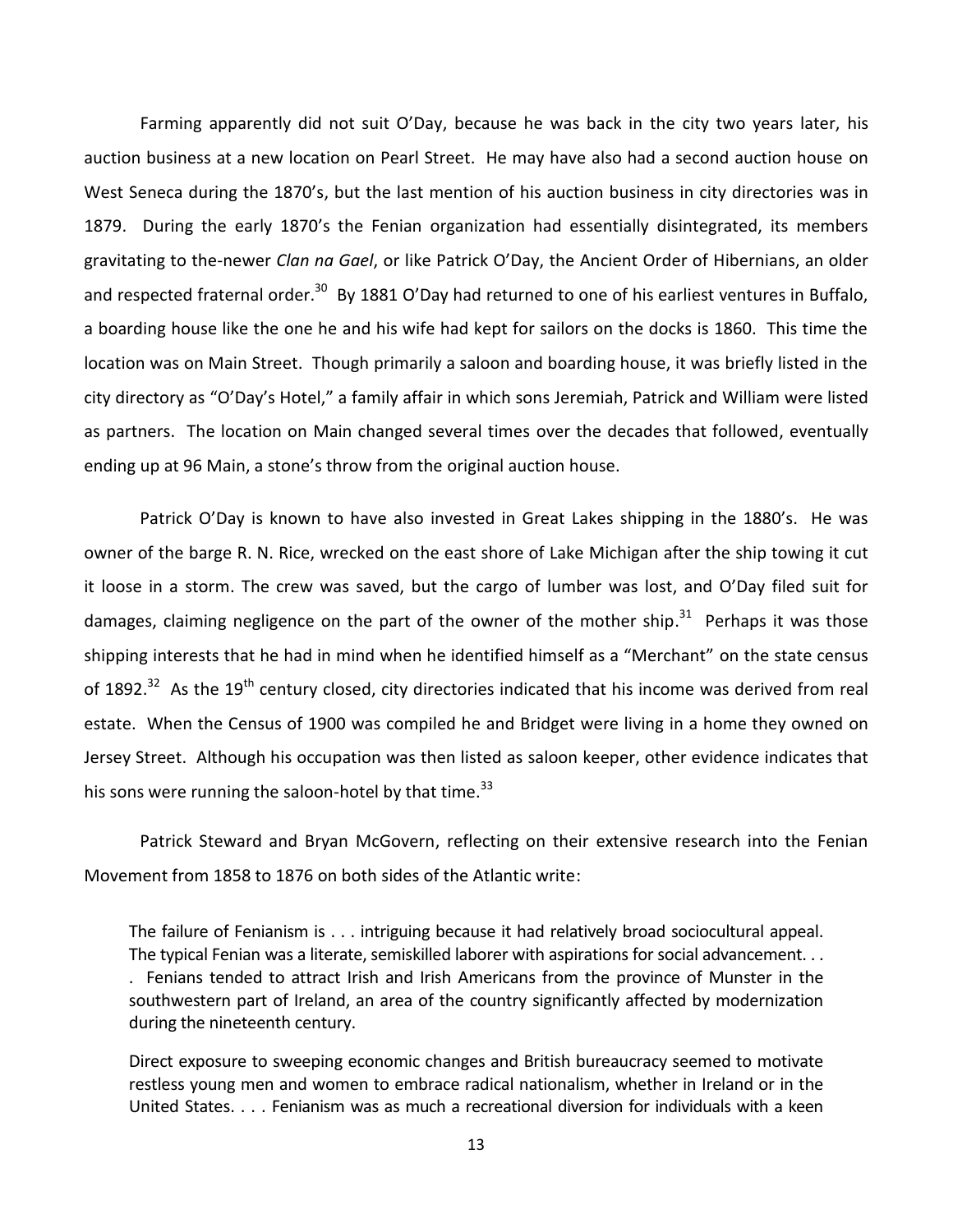sense of adventure as it was a subversive endeavor, but this should not detract from the sincerity and optimism of those involved.<sup>34</sup>

Although the authors mention Patrick O'Day only twice in their study, their generic analysis of people who were attracted to Fenianism fits well with the image and persona that emerged from studying his life and times as district center of the Fenian Brotherhood in Buffalo. Without access to a will or estate settlement it is uncertain whether Limerick-born Patrick O'Day achieved financial success from his various business ventures, but the monument on his grave in Holy Cross Cemetery makes its evident that he did not die penniless. The stone is lavishly decorated with shamrocks, an Irish harp, and the motto "God Save Ireland." The simple but moving inscription, "He loved his God, his family and the land of his birth" suggests that his dream of an Irish republic free



from British rule lived on.<sup>35</sup> Years after his death a surviving veteran of the Battle of Ridgeway remembered O'Day as wearing an embroidered green harp on the left sleeve of his jackets long after the Niagara Peninsula campaign had ended.<sup>36</sup>

# Suggested Readings and Reference

Major scholarly works on the Fenian Movement in the United States and the military raids on Canada by William D'Arcy (1947), W. S. Neidhardt (1975), Jack Morgan (on the role of Thomas Sweeny, 2006), William Jenkins (2013) and Patrick Steward (2013) are cited in the endnotes. Not cited is *Against the Grain* (Buffalo: Bohane Books, 2012), a history of Buffalo's Irish First Ward. The book is engaging for its local interest, use of memoir material, and a section on the Fenians which mentions Patrick O'Day. That section is published on line at<http://buffaloah.com/h/bohen/fenian.html>.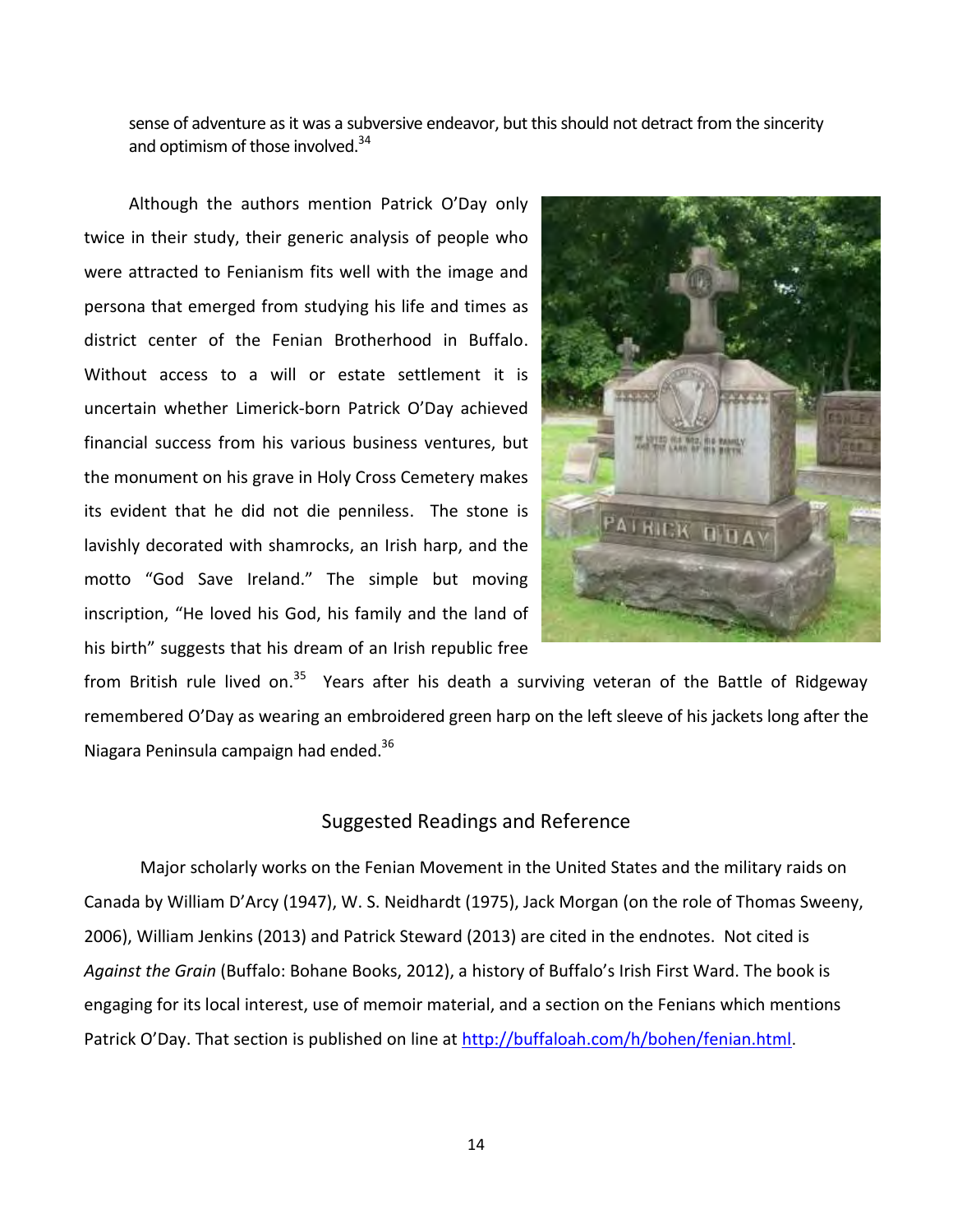There is a remarkable amount of other good material on the internet about the Fenians and the Battle of Ridgeway, from *[Wikipedia](https://wikipedia.org/)* articles to specialized websites like [Fenians.org.](http://www.fenians.org/) There is a detailed essay by Benedict Maryniak on the Fenian Raid on the [University of Buffalo](http://www.acsu.buffalo.edu/~dbertuca/155/FenianRaid.html) website, with added photos of reenactments of the Battle. A well-written popular article by Dan Murphy, "The Day the Irish Invaded Canada," appeared in the March/April 2012 issue of *[Irish America.](http://irishamerica.com/2012/03/the-day-the-irish-invaded-canada/)*

For light reading on the events, I suggest *The Rising of the Moon* (London & New York 1987), a well-researched historical novel by British author Peter Beresford Ellis that even a non-historian can enjoy. It gives a good account of the interaction between Fenians and the Canadian civilians whom they encountered as well as of the military conflict. Beresford gives Patrick O'Day his due on multiple pages of the narrative, which otherwise focuses on the role of an imaginary Irish-American veteran of the Civil War, Gavin Devlin and his younger brother John Joe.<sup>37</sup>

Basic data on Patrick O'Day is freely available on digitized census images at [familysearch.org,](https://www.familysearch.org/) and from Buffalo City Directories on line (for a fee) from [Ancestry.com.](http://www.ancestry.com/) Two major documentary collections of Fenian Archives, at the Catholic University of America and the Archdiocese of Philadelphia, have been digitized in their entirety and may be consulted on line. The Collection at Catholic University [\(http://cuislandora.wrlc.org/islandora\)](http://cuislandora.wrlc.org/islandora) is useful for insight into the national workings of the Fenian Brotherhood, while that digitized by Villanova University's Falvey Memorial Library at on behalf of the Philadelphia Archdiocese contains more specific information about the Buffalo Circle and Patrick O'Day ([https://digital.library.villanova.edu/Item/vudl:247376\)](https://digital.library.villanova.edu/Item/vudl:247376).

## Endnotes

l

 $1$  Bishop Timon was particularly critical of the Fenian Sisterhood, whom he referred to as a "plague." The Brotherhood vigorously and publically defended the work of their female counterparts. Patrick Steward and Bryan McGovern, *The*  Fenians: Irish Rebellion in the North Atlantic World 1858-1876 (Knoxville: University of Tennessee Press, 2013), 93.

<sup>&</sup>lt;sup>2</sup> Peter Vronsky, "From Rebels to Revolutionaries : A Brief History of the founding of the Fenians and the Irish Revolutionary Brotherhood (IRB) in the United States March 17, 1858" <http://www.fenians.org/fenianbrotherhood.htm>

<sup>&</sup>lt;sup>3</sup> The Catholic University of America, Fenian Brotherhood Collection (digitized), "Official Monthly Circular of Dues Collected 10 May-10 June 1865" <http://cuislandora.wrlc.org/islandora/object/achc-fenian%3A757>Hereafter cited as CUA, Fenian Brotherhood Collection.

<sup>&</sup>lt;sup>4</sup> Vronsky, Ibid.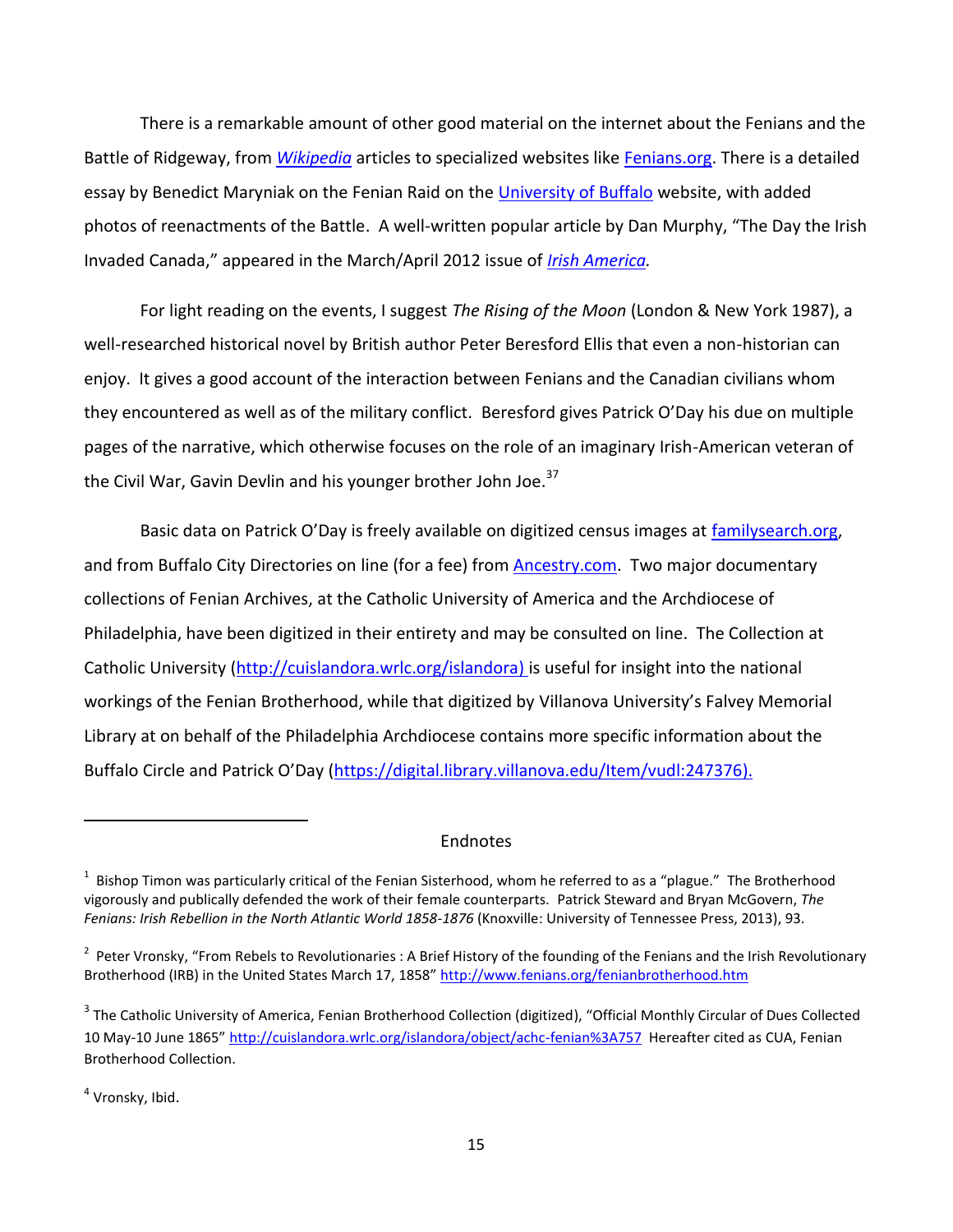$\overline{\phantom{a}}$ <sup>5</sup>CUA ,Fenian Brotherhood Collection, Fifty dollar bond of The Irish Republic, no. 709, signed by John O'Mahony <http://cuislandora.wrlc.org/islandora/object/achc-fenian%3A219>and, "Roster of Military Officers of the Fenian Brotherhood, New York" <http://cuislandora.wrlc.org/islandora/object/achc-fenian%3A1171>

<sup>6</sup> Jack Morgan, *Through American and Irish Wars: The Life and Times of General Thomas W. Sweeny (Dublin: Irish Academic* Press, 2006), 128.

7 Steward and McGovern, *The Fenians,* 64

 $^8$  Bridget, daughter of Bartholomew Flinn and Mary Tool, baptized on 14 February 1839 at St. John's Limerick may have been the future Bridget O'Day.

<sup>9</sup> New York State Census 1855, New York City, Third Election District, First Ward; 1, District 3; Federal Census of New York 1860, City of Buffalo,  $8<sup>th</sup>$  Ward, p. 104.

<sup>10</sup> Ancestry.com. *U.S. IRS Tax Assessment Lists, 1862-1918* [database] 2008. Original data: *Records of the Internal Revenue Service.* Record Group 58. The National Archives .Washington, DC. The tax rate for liquor sales was high, but the tax for acting as a broker was much lower, so the tax amounts for 1863 and 1864 are not really comparable. Auction sales were \$844 in April 1866 and \$686 in May. At a tax rate of ¼% O'Day paid \$3.82 for the two months.

<sup>11</sup> W. S. Neidhardt, *Fenianism in North America* (University Park & London: Pennsylvania University Press, 1975, 34-35, citing the reprint in the *Toronto Globe* on the following day (6 February 1866).

<sup>12</sup> Morgan, *Sweeny,* 126-127, citing William D'Arcy, *The Fenian Movement*, 148-149

<sup>13</sup> Steward and McGovern, *The Fenians, 226.*

<sup>14</sup> CUA, Fenian Brotherhood Collection, "Dues May –June 1865", [http://cuislandora.wrlc.org/islandora/object/achc](http://cuislandora.wrlc.org/islandora/object/achc-fenian%3A757)[fenian%3A757](http://cuislandora.wrlc.org/islandora/object/achc-fenian%3A757) and "Payment Ledger 28 October -29 November (Undated manuscript, probably 1865). <http://cuislandora.wrlc.org/islandora/object/achc-fenian%3A274#page/6/>

<sup>15</sup> New York State Census, 1865, Buffalo, Ward 08, E.D. 02, p. 47, database with images, *FamilySearch.org.* Whelan later obtained a law degree and became a judge.

<sup>16</sup> Neidhardt, 62; Morgan, *Sweeny*,132

<sup>17</sup> Peter Wronski, "Combat, Memory and Remembrance in Confederation Era Canada: The Hidden History of the Battle of Ridgeway" (dissertation abstract), University of Toronto, ProQuest Dissertations Publishing, 2011

<sup>18</sup> It had in fact been an improvised war on both sides. O'Neill's men were the only Fenian units ready for conflict when Sweeny placed his three-army attack on Canada in play for June 1. On May 29, Fenian Volunteers from Ohio, Kentucky and Indiana units commanded by O'Neill had been hastily ordered from Cleveland to Buffalo, where they were joined by the  $7<sup>th</sup>$ New York. They crossed the Niagara River with more than enough arms and ammunition, but no artillery or cavalry support and no provisions. . Canadian soldiers and militia were also poorly outfitted. They had a limited supply of ammunition, wore woolen dress uniforms in summer heat, had no water bottles, and very little food. Neidhardt, 65.

<sup>19</sup> True to his word, O'Neill tried twice more to invade Canada, once from Vermont in 1870, and then from Minnesota in 1871.

<sup>20</sup> John O'Neill and W.J Hynes to Gallagher and O'Day*,* June 5, 1866, *Philadelphia Archdiocesan Historical Research Center,*  Francis B. Gallagher collection of Fenian Brotherhood records, digitized by Falvey Memorial Library, Villanova University.